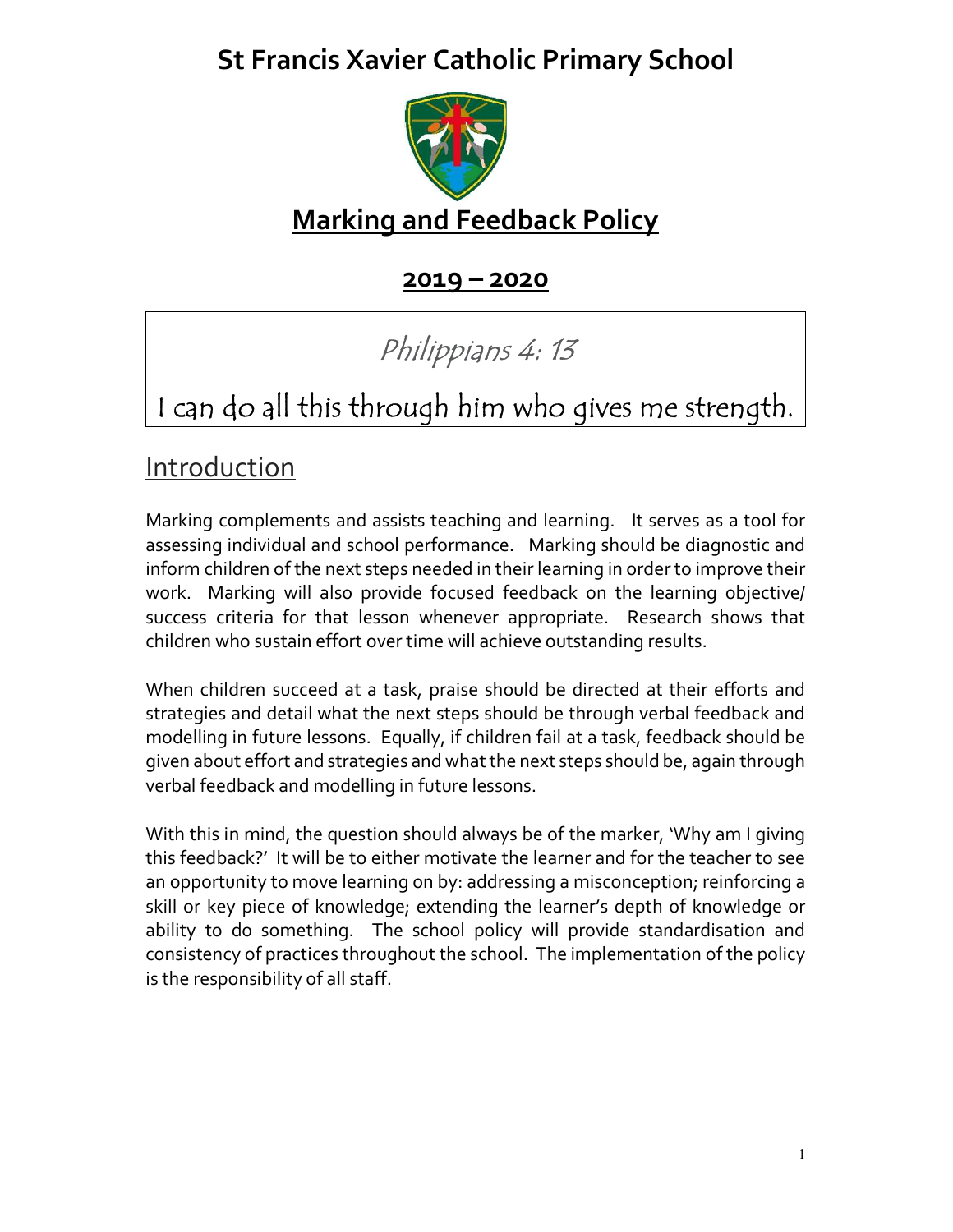# The nature of marking:

Marking should be constructive and help the children to move on in their learning. All learning should be acknowledged. Marking can be done by the teacher:

- To indicate achievement and effort in relation to the learning objective/success criteria.
- To help the teacher give verbal feedback to children how they can improve their work or to provide next steps in future teaching.
- To enhance the child's self-esteem.
- To aid teacher assessment

Peer and individual marking can be done by the children:

- To encourage independent learning through self-checking.
- To be more critical in their approach to their work.
- To aid teacher assessment.
- Using checklists to help children know how they can improve their work.
- Using peers to help make sense of their learning.

#### **Entitlement**

The implementation of a positive marking and feedback policy will assist in the assessment of each child's learning and the teaching of the National Curriculum.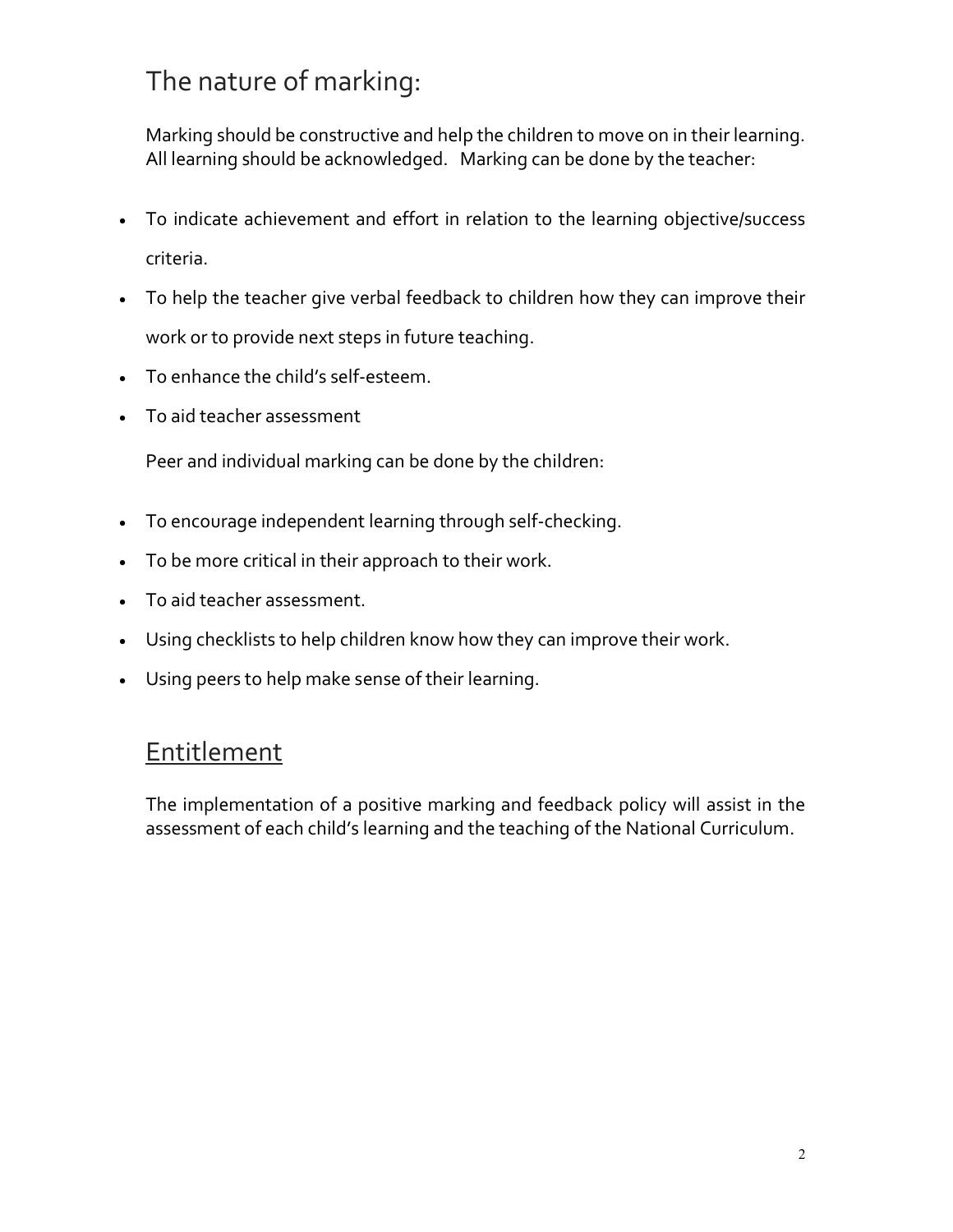# Practices and Procedures

# Marking completed by the teacher

# Verbal

This means discussion of work and direct contact with the child. It is particularly appropriate with younger, less able or less confident children. Such an exchange may be accompanied by a written mark or comment of no more than a few words.

### Written

This means notes or comments with the use of symbols. Marking should serve as a permanent record for the child, teacher and parent and outside agencies when required. These should include specific improvement suggestions focusing on;

- The effort made and the strategies used
- The qualities of the child's work

Marking prompts may be used by teachers if it is necessary. This would mainly be used in Religious Education. Exemplar prompts are extremely successful with all children, but especially with average or below average children. This prompt gives a choice of answer, word or phrase.

Scaffolding prompts are most suitable for children who need more structure than a simple reminder.

Reminder prompts are most suitable for the more able child; it reminds the child of what could be improved.

## Recognition of Achievement

Children are encouraged to celebrate one another's achievements within class groups and within special assemblies. Achievement is also recognised by sending the child to the Head Teacher or other teachers for praise.

#### **Corrections**

Not every mistake will be corrected. To correct everything is seen as counterproductive to child motivation. The point of teacher written correction (as opposed to written comment) is to point out to children their mistakes so that they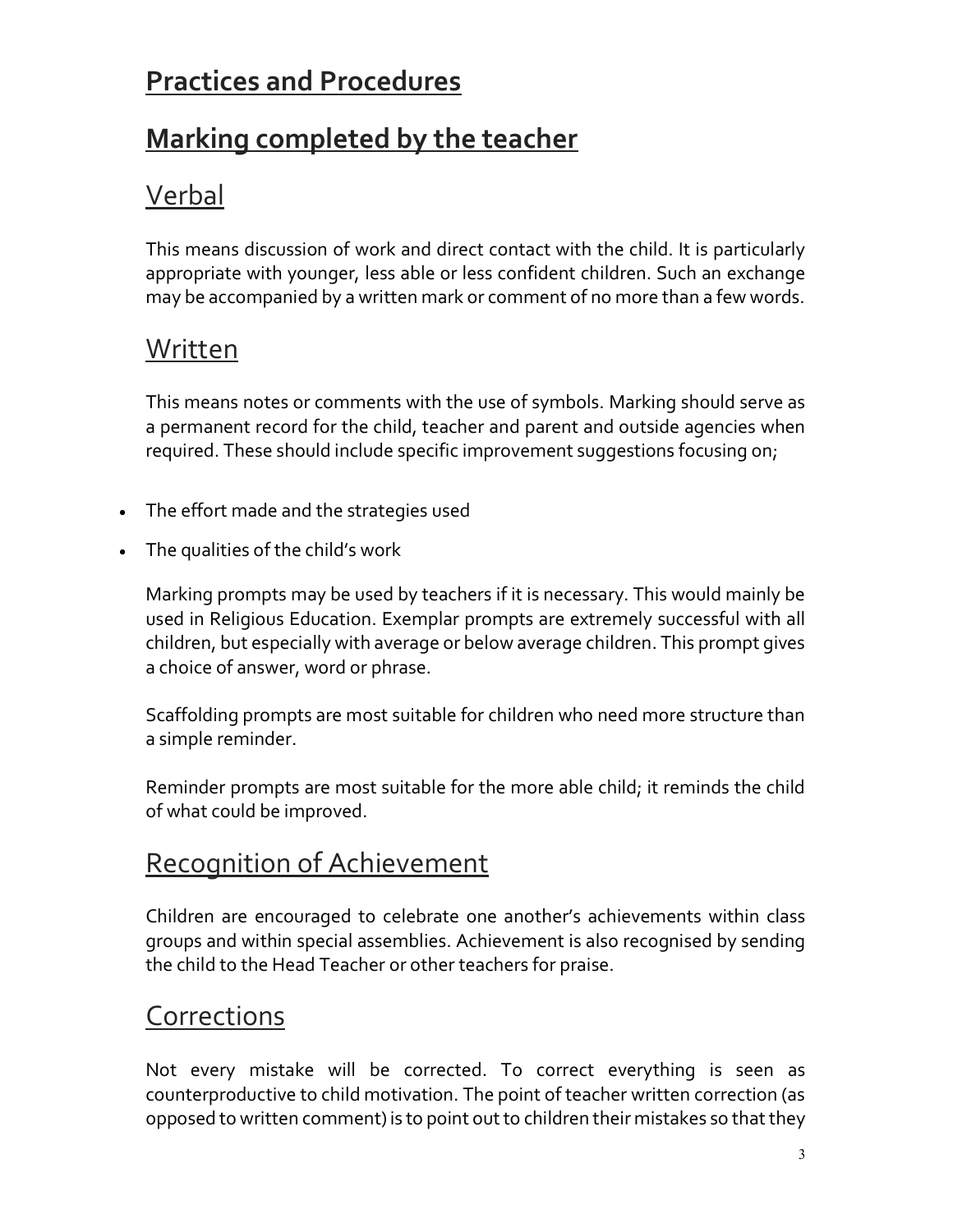can correct them and learn from that correction. Corrections should link to the learning objective/success criteria. However, other non-related errors that a child consistently makes should also be corrected as appropriate. For re-draft and at times, display purposes, children's learning may be copied out, spell checked and amended to produce a 'final' draft, but there would normally be an earlier draft available. There should be examples of children's independent work so that a true picture of performance is evident to teaching staff, children and parents. The marking of written work will vary with the development of the child. At an early stage most marking will be verbal. As children develop they are encouraged to become more independent and use check lists/wordbooks. Marking will then take the form of correcting and commenting on finished pieces. Independent writers will draft and self-check their work for the teacher to mark.

### Giving children the time to make improvements

Editing and review is a major part of the English curriculum, which should be permeated through to all subject areas.

Marking is only productive and children can only learn from it when they are given time to respond to the teacher's comments and make further necessary improvements to their work. Time is given during the week for children to review their work in light of the comments made, either with the teacher or with a partner. All children have the opportunity to improve their work, based on the teacher's comments, as part of a group when the teacher is working with them.

## Implementation of the policy

The policy will be implement through the use of non-negotiables by all staff. The nonnegotiables are as follows:

All children's written pieces of learning will have:

- $\triangleright$  Children writing the date (numerals for ALL subjects, except English) a date in Roman numerals may be used in appropriate classes for Mathematics (Y4-6).
- $\triangleright$  Children writing a title of limited words (4 maximum) that reflects the objective. The intention here is that if the teacher has planned the lesson, the objective is known by the teacher, the demonstration of the target being met will be in learning outcomes NOT titles written.
- $\triangleright$  Often, learning is responded to by members of the teaching team in green, but you may mark in ANY colour, except purple (the children edit in purple).
- At St Francis Xavier, you will highlight in 2 colours: 'Pink to think' (errors against the target set) and 'Green for seen'.
- > All correct answers in response to the learning objective will be highlighted in green (horizontal, or vertical – for longer pieces – lines, NEVER diagonal, for longer successful pieces).
- $\triangleright$  Incorrect answers in response to the learning objective will be given a pink dot and those teachers intend the child to correct will be highlighted in pink (vertical NEVER